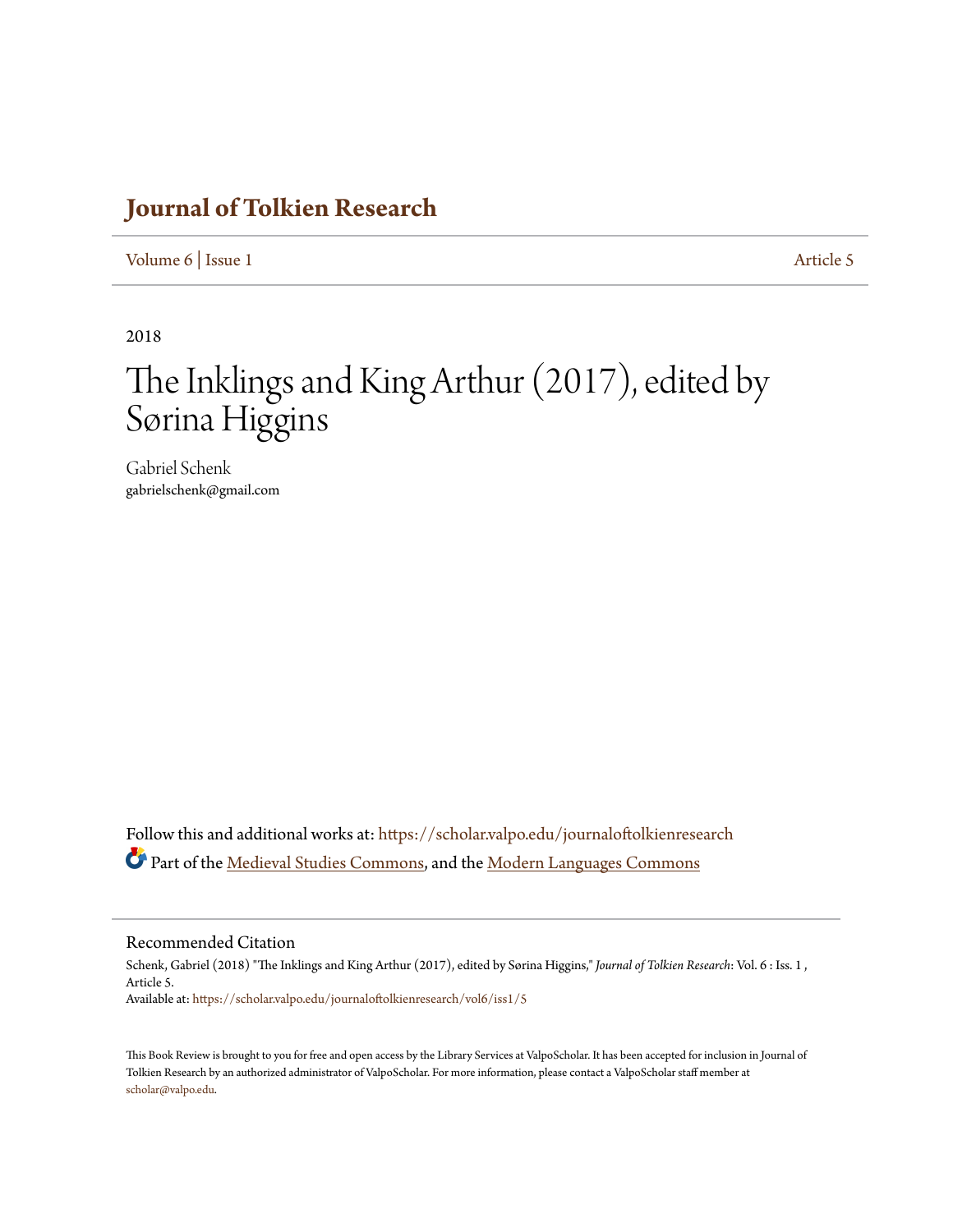*The Inklings and King Arthur: J.R.R. Tolkien, Charles Williams, C. S. Lewis, and Owen Barfield on the Matter of Britain*, ed. by Sørina Higgins. Berkeley, Apocryphile Press, 2017. x, 555 pp. \$49.99 (trade paperback) ISBN 9781944769895. [Also available in ebook formats, including Kindle \$9.99 eISBN 9781947826588.]

The publication of J.R.R. Tolkien's incomplete narrative poem *The Fall of Arthur* in 2013 was exciting for Arthurian scholars: here was a newly-available Arthurian text from the mid-twentieth century, composed by one of the world's most popular English-language authors, in a form and style not previously used in any other Arthurian work. But the publication of *The Fall of Arthur*, first written in the 1930s, was even more exciting for Inklings scholars, who had previously only been able to read an outline and access a few lines in the Bodleian: here, at last, were all 954 lines of the fragment, and another Arthurian text to add to the collection produced by the Inklings, written by one of the group's most influential and prolific members. References to the Arthurian legend are found throughout the work of Inklings authors, but there aren't many Inklings texts that use the setting, characters, or objects from the legend in their plots. Charles Williams's volumes of poems, *Taliessin through Logres* (1938) and *The Region of the Summer Stars* (1944), are the most notable exceptions. We could also include C.S. Lewis's *That Hideous Strength* (1945)—which features the wizard Merlin, and a man who is said to continue the work of Arthur as the head of a spiritual organisation, in its cast of major characters—and Owen Barfield's unpublished (but accessible to researchers) poem "The Quest of the Sangreal." The publication of *The Fall of Arthur* completes the set, as it were; we can now read substantial Arthurian works by all the major Inklings authors.

The time is ripe, then, for a new analysis that covers the work of all the major Inklings authors, including the newly-published Tolkien and the previouslyneglected Barfield, rather than only Lewis and Williams (as Charles Moorman's *Arthurian Triptych* did in 1960). *The Inklings and King Arthur* is that new analysis, considering, for the first time in a full-length book, the Inklings as a group of writers who contributed to, and were influenced by, the Arthurian legend. It covers the major Inklings—which editor Sørina Higgins limits to Tolkien, Williams, Lewis and Barfield—in twenty-one essays (including Introduction and Conclusion) and 555 pages. Three of these essays focus on Tolkien, five on Williams, three on Lewis, and seven on the work of the four Inklings together, including Barfield. There is also an essay on the Arthurian poetry of G. K. Chesterton, one on Arthurian elements in the work of George MacDonald—these two authors chosen because of their influence on the Inklings —and another summarising the medieval sources of the legend. The inclusion of MacDonald and Chesterton makes sense, but it is a shame there is no essay on

1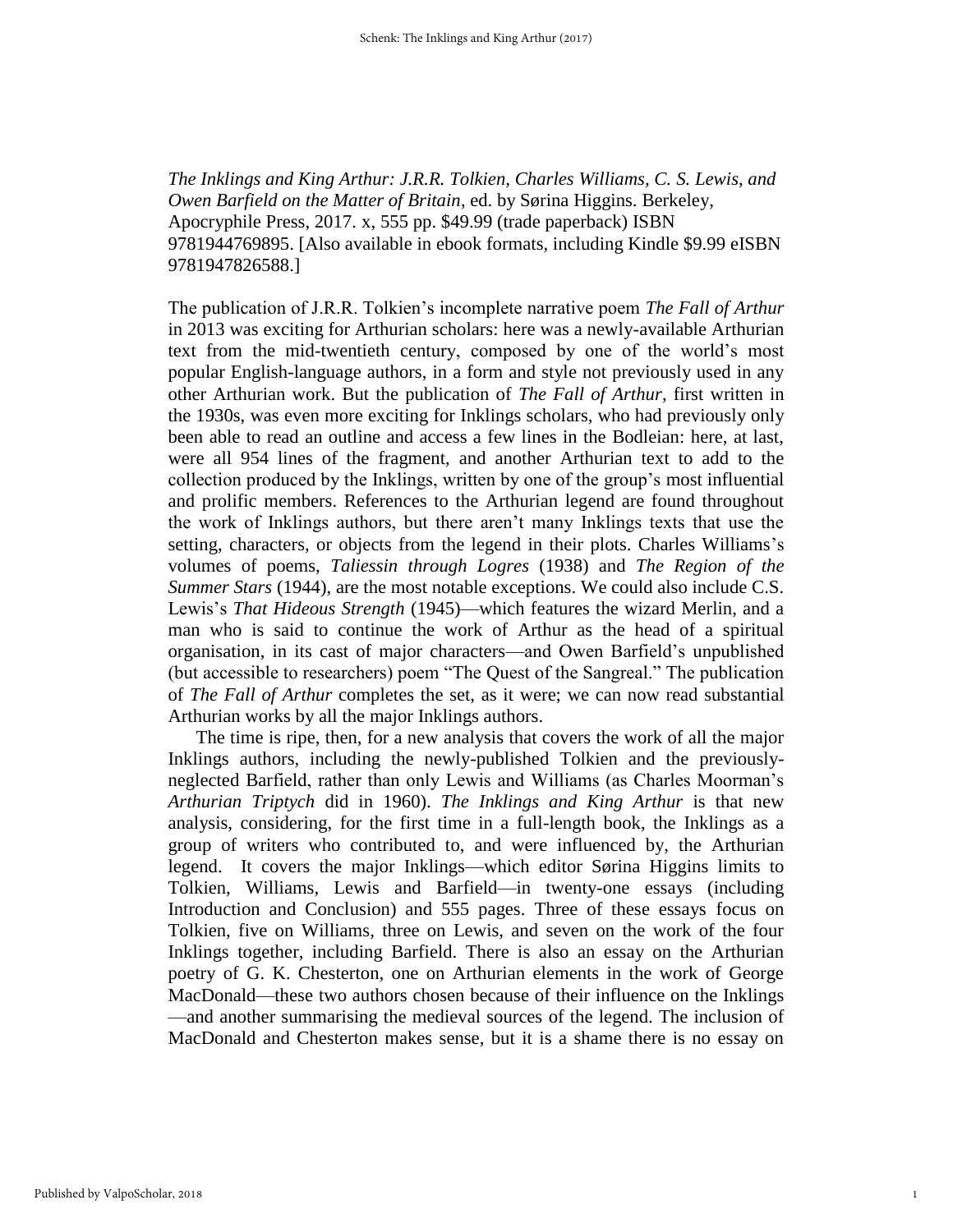Roger Lancelyn Green, an Inkling who retold the Arthurian legend for children, or William Morris, who wrote several Arthurian poems and also influenced the Inklings, although both authors are at least referenced throughout the book.

Each essay is written by a different author selected from a varied range of backgrounds and expertise. There is also an eight-page list of Arthurian works by Inklings authors at the beginning of the book, a twenty-page list of related sources at the end, and bibliographies after each essay.

The first essay to examine *The Fall of Arthur* is by Cory Grewell, Associate Professor of Literature at Patrick Henry College (ch. 8, 16pp). Grewell argues that the medievalism of *Arthur*, like the medievalism of *The Lord of the Rings*, is a response to twentieth century modernism, discussing three strands of medievalist imagery in the poem—natural, martial, and Christian—in the context of similar images from *The Lord of the Rings* as well as Tolkien's concepts of "recovery" and "consolation" from "On Fairy Stories." Grewell also compares Tolkien's depiction of Arthur's reign with Barfield's account of a medieval worldview: an example of the type of intertextual analysis found throughout *Inklings and King Arthur*. The essay aids understanding of the poem by situating it in the context of Tolkien's wider work and thoughts, but the parts when Grewell argues that the poem responds to "the muddiness of the twentieth century, with its entangling alliances, mixed political motives, and cultural moral relativism" (231) seem weak, when the story Tolkien is basing his poem on is itself full of mixed alliances, motives, and moral uncertainty.

The second essay on Tolkien's *The Fall of Arthur* is by Taylor Driggers, a doctoral student at the University of Glasgow (ch. 10, 13pp). Driggers reads the poem as a post-World War I text that raises questions about the place and purpose of mythic stories, when the idea of heroism presented in those myths has been discredited by the brutality of war and a violent world seems to make violent stories, which are inherent to these types of myth, unsuitable material for escapism. Driggers—like Grewell—uses Tolkien's "On Fairy Stories" and sections from *The Lord of the Rings* in his essay, and argues that Tolkien is not attempting to escape from a violent, war-ravaged world in *The Fall of Arthur*, but rather use an escapist story to recover clearer perceptions of violence and warfare. In addition, Tolkien's Arthur is not necessarily intended to be heroic, and Driggers makes the case that his analogue in *The Lord of the Rings* is not Aragorn nor Frodo, who both risk their lives without hope of personal gain, but Denethor and Saruman, who are easily seduced, as Arthur is, into going to war. This approach to the poem reveals some valuable insights, both to *The Fall of Arthur* and the nature of heroism and warfare in *The Lord of the Rings*.

Signum University graduate Alyssa House-Thomas wrote the third essay on *The Fall of Arthur* (ch. 13, 34pp), discussing Tolkien's depiction of Guinever who she describes as "strong-willed yet vulnerable" and "a powerful and powerfully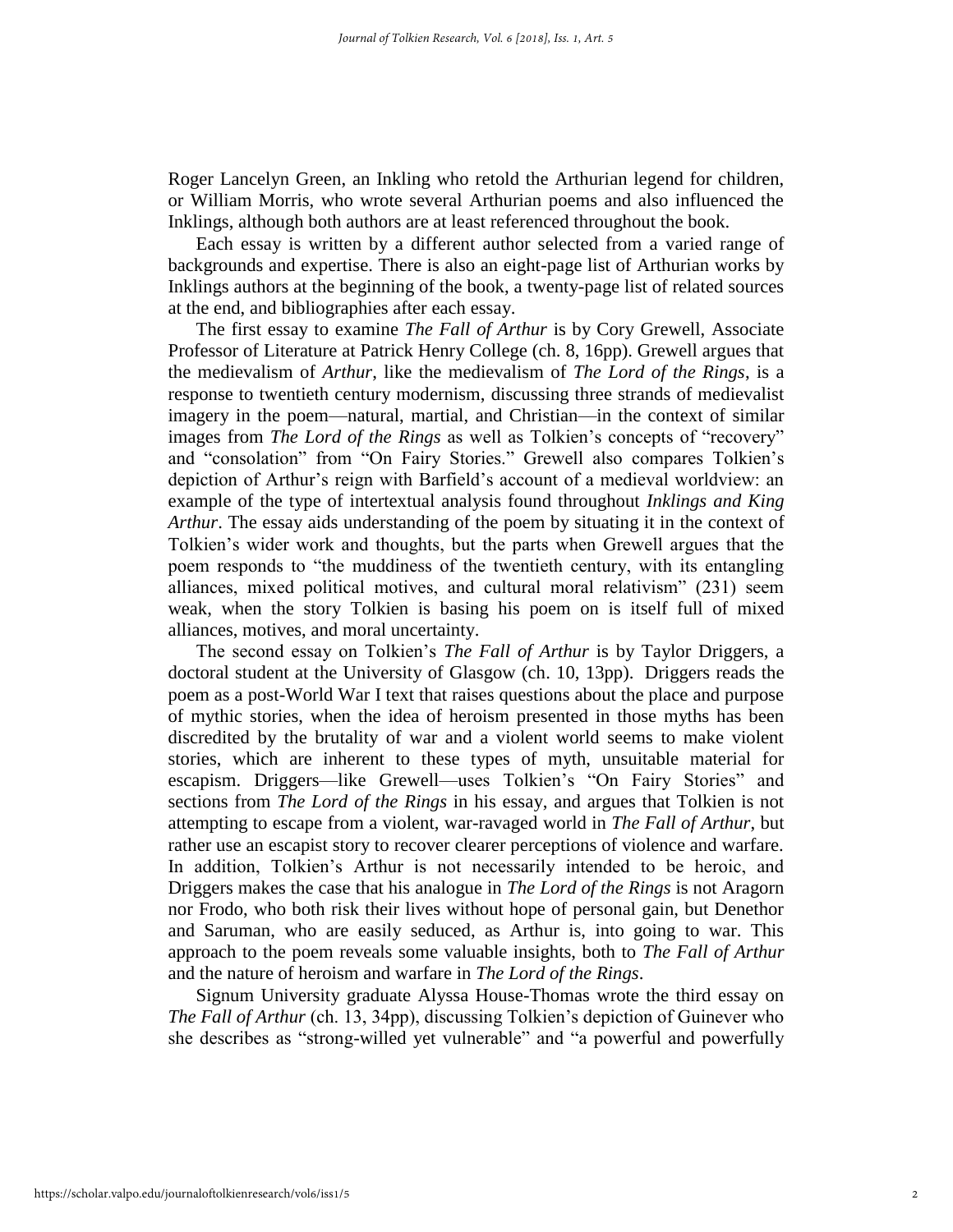imagined figure" (334, 362). House-Thomas argues that the Guinever of *The Fall of Arthur* is part Germanic queen and part Celtic fairy woman, comparing her to other literary characters such as Queen Skuld from *The Saga of Hrolf Kraki* and Morgan le Fay, who is notable by her absence in Tolkien's text. House-Thomas also situates Guinever amongst Tolkien's other female characters, noting that she is most like Shelob. The essay is detailed and well-researched, and worth the price of the book alone.

The essays that focus on multiple Inklings also contain insights into Tolkien's work. "Houses of Healing: The Idea of Avalon in Inklings Fiction and Poetry," (ch. 4, 33pp) by Charles A. Huttar, professor emeritus of English at Hope College, explores places of healing that parallel Avalon, the island where in some accounts Arthur goes to be healed, in the works of Tolkien, Lewis, and Williams. Huttar dedicates ten pages to Tolkien, examining his representations of the western sea, the Undying Lands, and islands in *The Lord of the Rings*, *The Silmarillion* (which even describes a place called Avallónë), and his 1955 poem "Imram" about the legendary journey of the Irish monk Saint Brendan. Lewis's *Chronicles of Narnia*  series and science-fiction trilogy, and Williams's Arthurian poetry, are also discussed. Huttar sketches a shared vision, of what healing means and where healing places can be found, amongst three of the Inklings, whilst still highlighting differences between the writers when they occur.

The other essays analyse Tolkien's work more briefly. Yannick Imbert, professor of apologetics at the Faculté Jean Calvin, argues that Tolkien's *The Fall of Arthur* interweaves history and myth, in an essay identifying common elements in Tolkien's, Lewis's, and Williams's use of mythological history (ch. 6, 30pp). Jason Jewell and Chris Butynskyi—a professor of humanities at Faulkner University, and a lecturer in European History at Eastern University, respectively —discuss how Tolkien and the other major Inklings responded to the *zeitgeist* of their time, scientific secularism (ch. 9, 27pp). The book's introductory essay, by editor Sørina Higgins, includes five pages summarising Tolkien's Arthurian work, alongside summaries for Williams, Lewis, and Barfield (ch. 1, 35pp). Finally, Christopher Gaertner's "Shape and Direction: Human Consciousness in the Inklings' Mythological Geographies" follows Verlyn Flieger's *Splintered Light: Logos and Language in Tolkien's World* (1983 and 2002) by using Owen Barfield's ideas as a theoretical framework, although Gaertner mainly focuses on Lewis's Arthurian work, rather than Tolkien's mythmaking, and refers to Barfield's ideas on consciousness rather than his theories on meaning.

The rest of the book contains valuable content as well: some essays, such as Benjamin Shogren's study of gender in Lewis's *That Hideous Strength*, approach texts in ways that reveal new layers of meaning (ch. 15, 26pp); others, such as Jon Hooper's "Narnia, *The Waste Land*, and the World Wars" provide a different perspective on historical events covered in other essays. This overlap between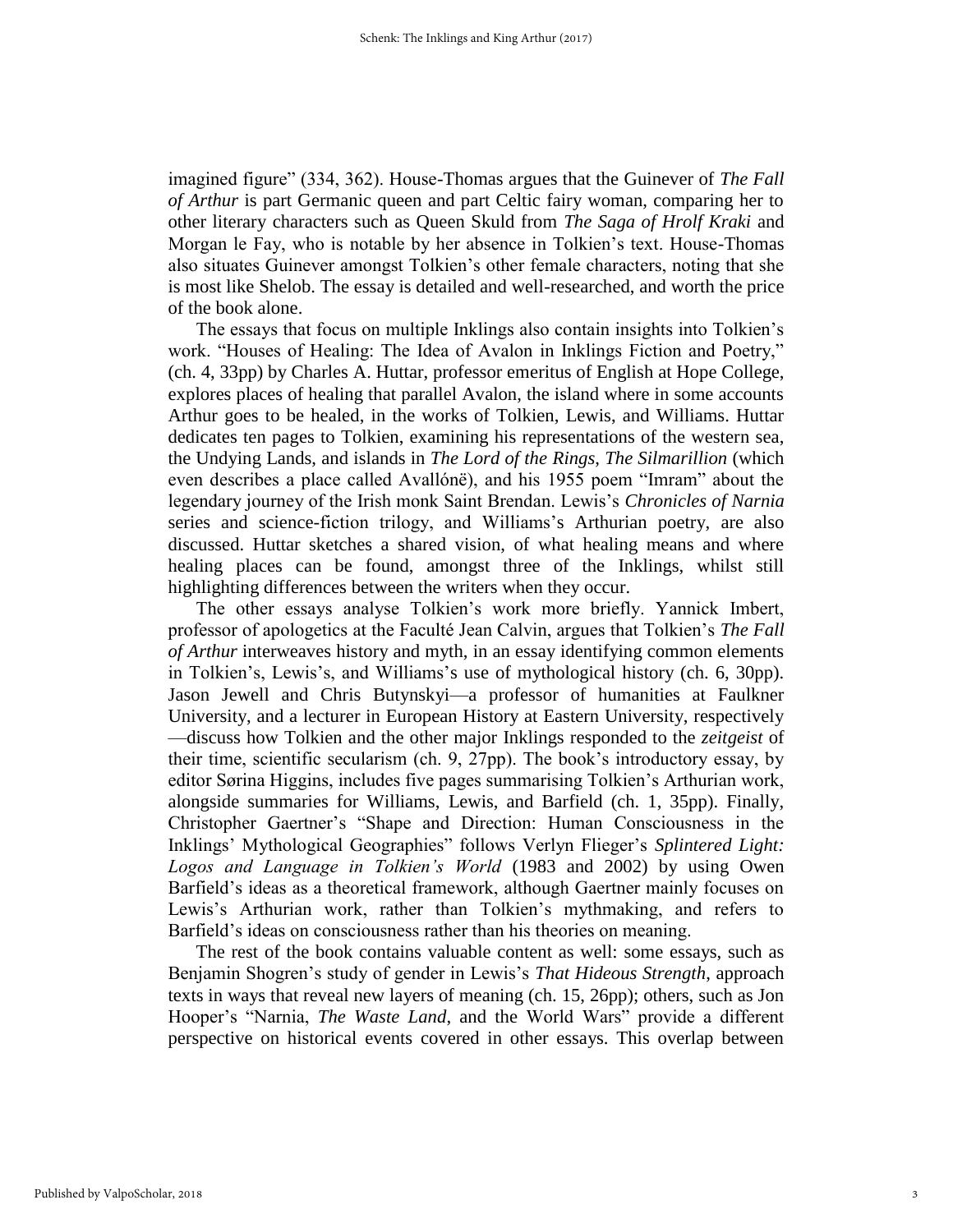essays was intended by the editor; in her introduction to the volume, Higgins writes that "several chapters are in dialogue with each other, offering variant perspectives on the same or similar questions" (3). On occasion this means that parts of the book repeat each other. We are told more than once that Mirkwood features in both *The Fall of Arthur* and Middle-earth (ch. 4, 130; ch. 8, 230-1), and that the Westward journey of the Elves mirrors Arthur's journey to Avalon (ch. 1, 44; ch. 4, 126; ch. 5, 158; ch. 8, 232). Generally, however, the essays *do* work in conversation with each other, the ideas overlapping but each approach distinct and offering a new perspective, and the small amounts of repetition that do occur mean that the essays can be read in any order without the reader missing relevant details.

The organisation of the essays was kept intentionally loose, as Higgins explains: "*The Inklings and King Arthur* is not structured according to some obvious principle, such as chronologically or by author. Such simplistic categorization is, in fact, contrary to the nature of the kinds of examination the chapters in this volume pursue. Many of the articles are large surveys [. . .] many follow a theoretical or ideological theme through multiple works" (3). The essays are, however, categorised under five headings—"Texts and Intertexts," "Histories Past," "Histories Present," "Geographies of Gender," and "Cartographies of the Sprit"—which give at least a sense of the content, although some essays could fit into multiple categories. This method of organisation might seem vague, even chaotic, but it is appropriate for a volume about four unique authors, writing about a complex, mutable legend; a more rigid structure may have reduced the subject matter to a level of false simplicity.

This is an attractive book, with a beautiful hand-drawn illustration on the front cover by Emily Austin showing images from the Arthurian legend appropriately shrouded by pipe smoke. Inside, the text is small but readable, and headings, chapter titles, and footnotes are clearly defined. However, the trim size is unusually wide—the dimensions of the book measure  $7.5$ " x  $9.25$ "—and this means that there are around 16-18 words per line which can make reading for long-stretches tiresome. The Kindle edition, of course, has much shorter lines depending on the font-size set by the user, but words at the end of the line are not broken up with hyphens, as they are in the printed version, and the justified formatting occasionally adds long spaces between words that can look jarring.

*The Inklings and King Arthur* is a large and ambitious volume. The amount of ground it covers, and the wide range of its approaches, is its strength as well as its weakness; whilst it achieves its aim to tackle a complex subject in comprehensive detail for the first time, on occasion the essays are too broad, attempting to address too many topics and authors, and the clearest and most informative parts of this volume are the ones that focus on a single idea or writer. It would be impossible to have a book that claims to cover both "the Inklings" and "King